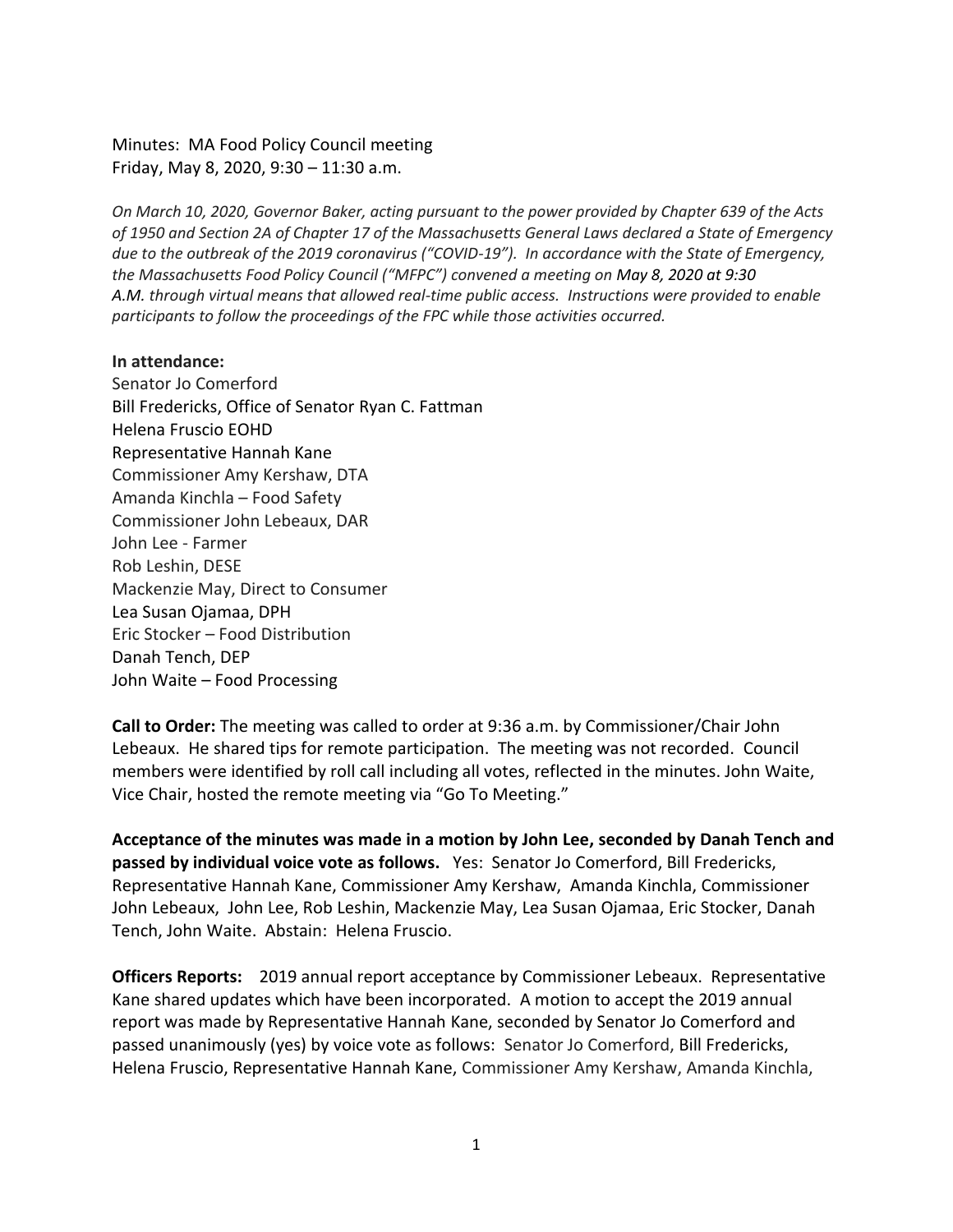Commissioner John Lebeaux, John Lee, Rob Leshin, Mackenzie May, Lea Susan Ojamaa, Eric Stocker, Danah Tench, John Waite.

Commissioner Lebeaux shared appreciation for everyone participating remotely. (There were 71 participants, in addition to 20 participating via phone.)

**COVID – 19 Food Security Task Force,** Access to food and resiliency of food supply chain: Commissioner John Lebeaux, Working Group Chair (Winton Pitcoff, Co-chair)

Commissioner Lebeaux described the fast moving Food Security Task Force timeline, which moved very quickly starting on April 22 with daily meetings through May 3. He reviewed slides that summarize the working group outcome, shared with the Command Center. High level bullet points address the problem and establish the wide scope of the issues relative to food security, which can be viewed on the separate document.

Principle areas were identified, goals and a management structure was established, and a project management team identified from the Command Center. Some 30 participants on the Task Force included Council members Representative Kane, Senator Comerford, Rob Leshin, Commissioner Kershaw, John Waite, DPH and MDAR. Three work groups were established; each led by a government employee and non-government employee. Commissioner Lebeaux and Winton Pitcoff led the "Access to food and resiliency of food supply chain" working group. Four wide recommendations were made with action steps which are under review.

**Discussion:** Commissioner Kershaw shared that the idea for a task force to address the growing food security crisis, understand the economic impact and immediate and long term recommendations was raised by Commissioner Lebeaux. For many people, seeking food assistance is new, so closing the gaps is important. Connecting dormant restaurant workers and farmers with surplus food is critical. This is a deep issue that crosses so many sectors. She thanked Commissioner and his team and Council members who served on this tight timeline that was deeply exacerbated by the current public health crisis. She shared an enormous amount of gratitude for these efforts to put the Commonwealth on a strong path going forward.

Commissioner Lebeaux: About three weeks ago MDAR staff started bringing up these topics. Affirmation from DTA and DPH confirmed that food security topics needed to be elevated. Having established working relationships with these agencies and the Collaborative was an asset for this initiative to move forward efficiently. The three agency secretariats worked together to advance these issues and had a response within 24 hours to create a task force.

Public comment: Pamela Thorton, for the past 20 years has developed food security programs for elders. Q: Have the glean teams been set up to harvest excess and deliver to walk in coolers? A: These topics have been recognized and identified, and we're waiting for next steps. Liz O'Gilvie commented on her appreciation of food access as a long-time issue, exacerbated by the current situation, with trust that the Task Force will be looking for long term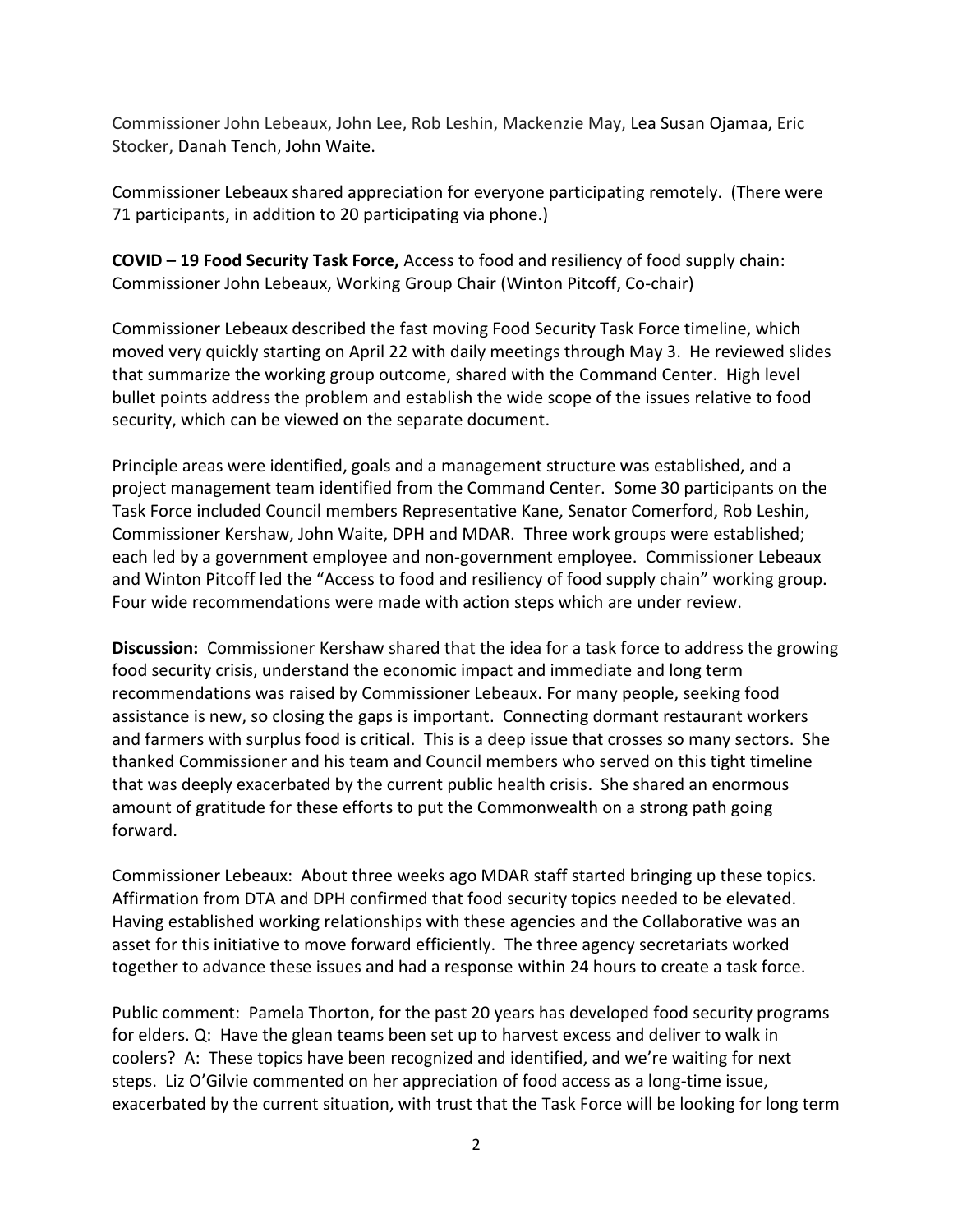solutions. Commissioner Lebeaux: There's a focus on advocating for solutions that strengthen the food system for the long term.

# **MA Food Caucus update:** Senator Jo Comerford and Representative Hannah Kane. **Legislation re: new secretariat for Food Resources & Security:** Representative Ann-Margaret Ferrante

Representative Kane: The legislature added funding for HIP which allowed lifting the suspension, especially important now. The MA food Caucus includes 131 members of the legislature out of 200. As part of the Food System Caucus, six co-chairs sent a letter outlining legislation priorities to the senate and house, as well as a food system resource document to share with their constituents. The Caucus continues to keep food security front and center to keep colleagues aware of existing programs and support. They also worked closely on the Food Security Task Force. There is a new group of people who don't know how to navigate the system, as well as those who have long needed and relied on the safety net system. There is a focus to be sure efforts are tackling food security as well as farm stability, looking to our state suppliers. Both speakers voiced support for a cabinet level position for food security.

Senator Jo Comerford shared appreciation to DTA for broking down barriers to access and suggested that some actions could happen through executive order or through legislation. Legislative priorities were identified including Massachusetts Emergency Food Assistance Program (MEFAP) and the amount of MA grown, more support for farmers and more healthy food to food banks and support at the base of our economy. The Food Trust was also elevated as an important vehicle for strategic food system support.

Representative Ann-Margaret Ferrante shared her legislation, HB 2697: An Act establishing the Executive Office of Food Resources and Security. She shared that there is an appreciation for the work that's being done but there's a need for a central position to make these changes. The legislation is more of a concept to start the conversation. Food deserves to be at the top of the hierarchy of state government rather than the bottom.

**Discussion: Mackenzie May:** How would this impact MDAR? **Representative Ferrante:** The legislation is a conversation starter but hopes would be that MDAR would be elevated, as well as a focus on fish. She looks forward to meeting with Commissioner Lebeaux for input. **John Waite**: The Council has a subcommittee to review such a structure and can provide comment after the group meets. **Eric Stocker**: Would it make the structure more confusing? **Senator Comerford** thanked everyone for their important comments and points of view. **Representative Kane** thanked **Senator Comerford** for her leadership and for elevating these issues.

Public comment: **Ellen Fine**, Healthy Yards Needham, helps with food security and food insecurity and asked that food insecurity such as non-GMO and organic, permaculture and biodynamic products be included in these discussions/legislation.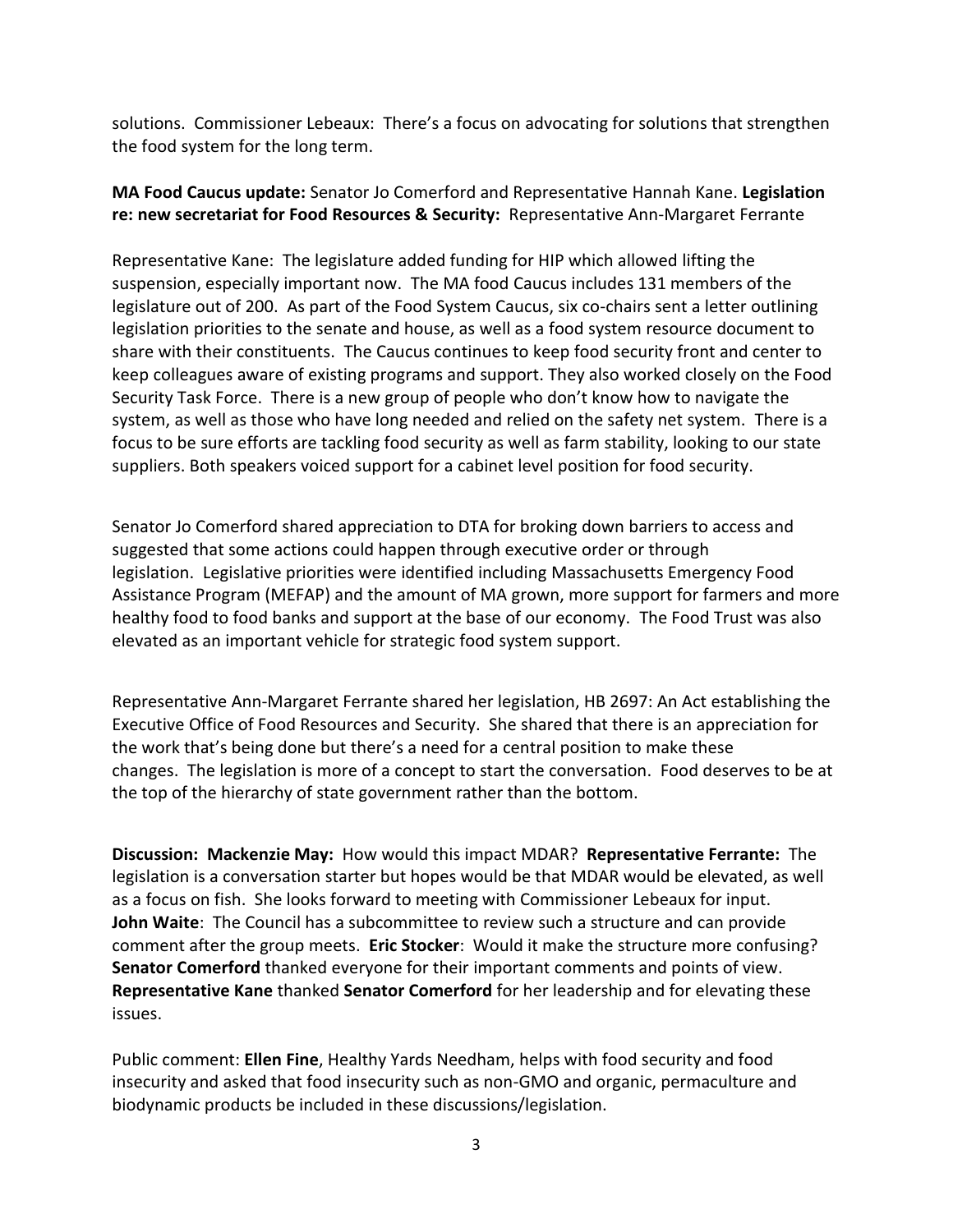**MA Food System Collaborative** update: virtual forums, policy papers and work by local food policy councils, Winton Pitcoff, Director

The Collaborative is focused on facilitating connections between agriculture and food security and what gaps exist. Several virtual forums were held and the issues/responses led to legislative recommendations. Work continues on food waste, HIP, and local food policy councils. The Collaborative is also working with other NE states for a regional food resiliency plans. There is more public acknowledgement about food supply disruptions which allows us all an opportunity to engage more people in these conversations. Representative Ferrante's bill is appreciated. In the interim, the Council might consider a full time position to work with all agencies.

**Massachusetts Buy Local:** Programs and strategies to support food and ag during dramatic market shifts: Mackenzie May, Central MA Buy Local, described the work of the Buy Local organizations across the state who work collaboratively to support the food system. Farmers are pivoting to market their products. Consumers are looking to farmers, an exciting trend. Only a small fraction of the farms are open now and are harvesting less than 10% of what they will be harvesting. The supply will continue to grow. Farmers and farmers markets need PPE, staff, volunteers and support from local BOH's to move the product and avoid an oversupply. Information has been compiled re: direct market supplies. Outreach is ongoing for HIP. We're thrilled that MA has on-line EBT system. Efforts are ongoing to advocate support of local food. "What's Good", is an on-line processing platform. We'd like to support them to provide that service. Market access has the potential to be a significant issue. The Federation of MA Farmers Market has been doing excellent work to provide PPE to managers and webinars are addressing relevant issues. Work is ongoing with local BOHs to raise awareness and confidence that farmers markets are a vital and essential service.

**Food system recovery, the Council and MA Local Food Action Plan going forward**: John Waite observed that the MA Local Food Action plan has been a good platform for this situation. The Council and the relationships food organizations have formed over the years were a tremendous aid to be able to respond to this situation fairly quickly. Equity issues in the Plan needs to be strengthened.

### **Announcements:**

## [Massachusetts Food Policy Meeting](https://www.mass.gov/event/massachusetts-food-policy-meeting-13120-2020-01-31t093000-0500-2020-01-31t123000-0500) **-** July, 2020 9:30 a.m. - 12:30 p.m. (tba)

### **Public Comment:**

**Jeff Cole**: Farmers need to be elevated to the status of supermarkets as essential, especially in light of Board of Health organizations. Supermarkets haven't been closed by BOHs while farmers markets have. **Debbie Schmill** representing the Needham FPC asked that legislation includes a focus on obesity and climate change. **Commissioner Lebeaux:** Many agencies and